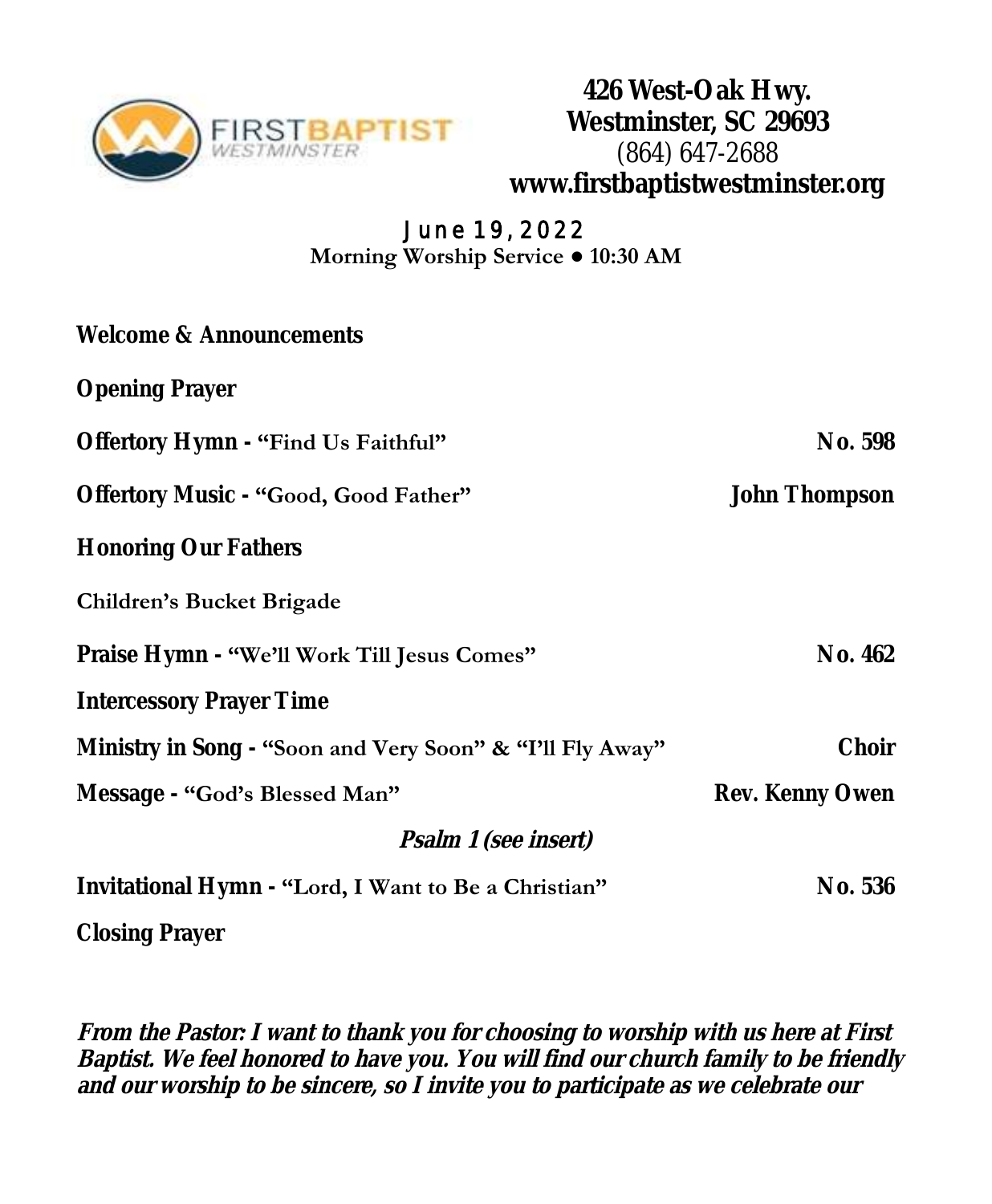

# No service tonight! Enjoy this time with your family!



Remember our Shut-ins

## **Homebound Member of the Week**

**Jean Prince, Clemson Downs, Room #7, 500 Downs Loop, Clemson, SC 29631**

**Please write and/or pray for Jean this week**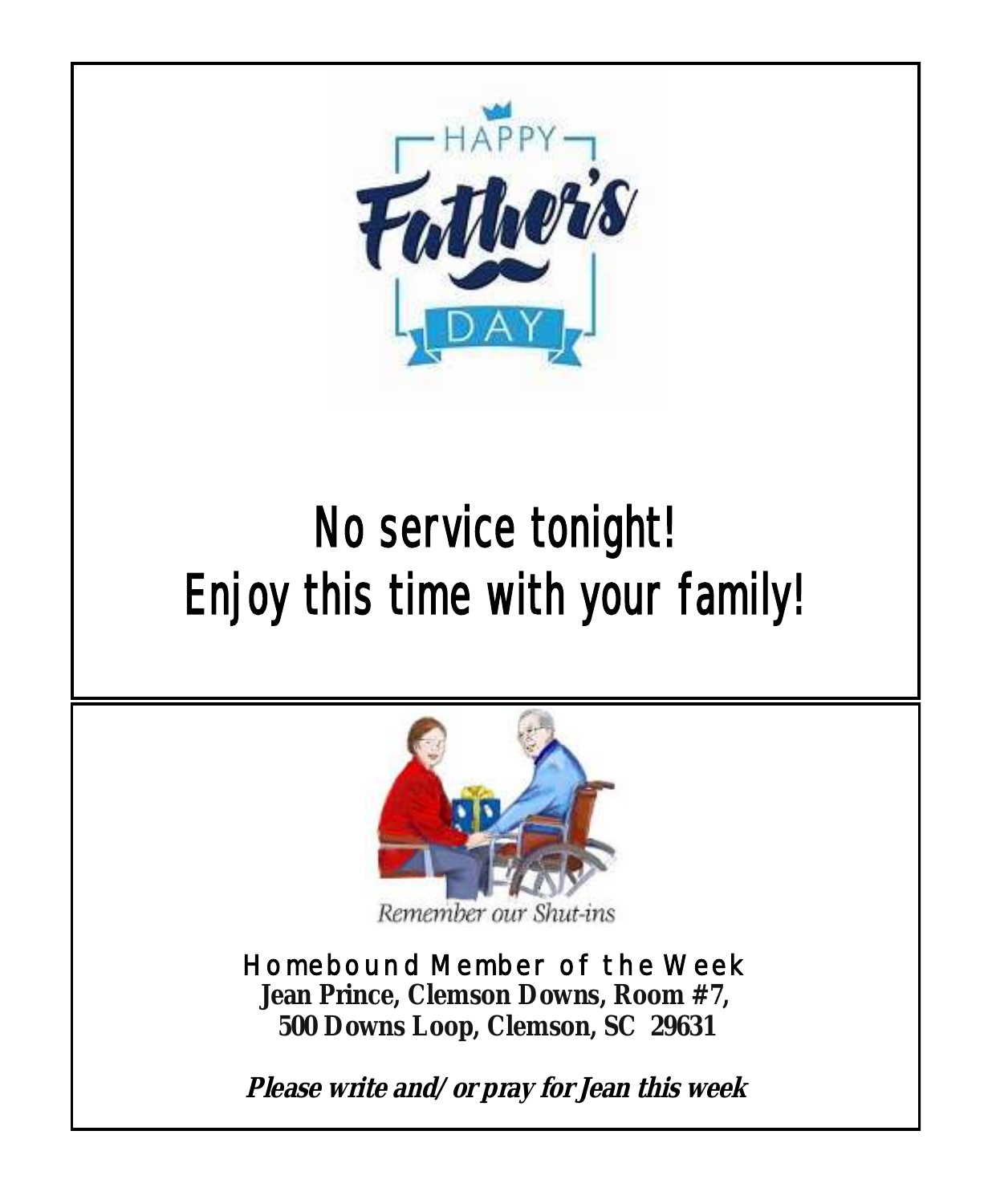#### Bulletin announcements are due by 9:00 a.m. on Thursday

## **Upcoming Events:**

- **June 21 ··· WFBC Team Cooks at Dot's Kitchen.**
- **June 30 ··· Forever Young-picnic (see insert).**
- **July 4 ····· Independence Day. Office closed!**
- **July 10 ···· Deacon's Meeting 4:30 p.m.**
- **············ Church conference end of p.m. service.**
- **July 13 ···· Monthly Missions Night; 6:45 p.m.**
- **July 17 ···· Children's Bucket Brigade; during a.m. service**
- **July 17-21 Vacation Bible School; Zoomerang, Sanctity of Life; 6-8:30 p.m. each night.**
- **July 19 ···· WFBC Team Cooks at Dot's Kitchen.**



## **Sunday Schedule**

- **9:30-10:10……….Sunday School 10:30 ······ Morning Worship 6:00-7:00 · Evening Worship ············ Youth Worship**
- **············ KFC (Kids for Christ)**

## **Wednesday Schedule**

**6:30 ······· Children's Choir 7:00 ······· Children's Activities 6:45········ Adult Choir Rehearsal \*6:45-7:45 Prayer Meeting/Bible Study ············· Youth Activities**

 **\*2nd Wednesday night of each month: Adult Missions Meeting Night @ 6:45**